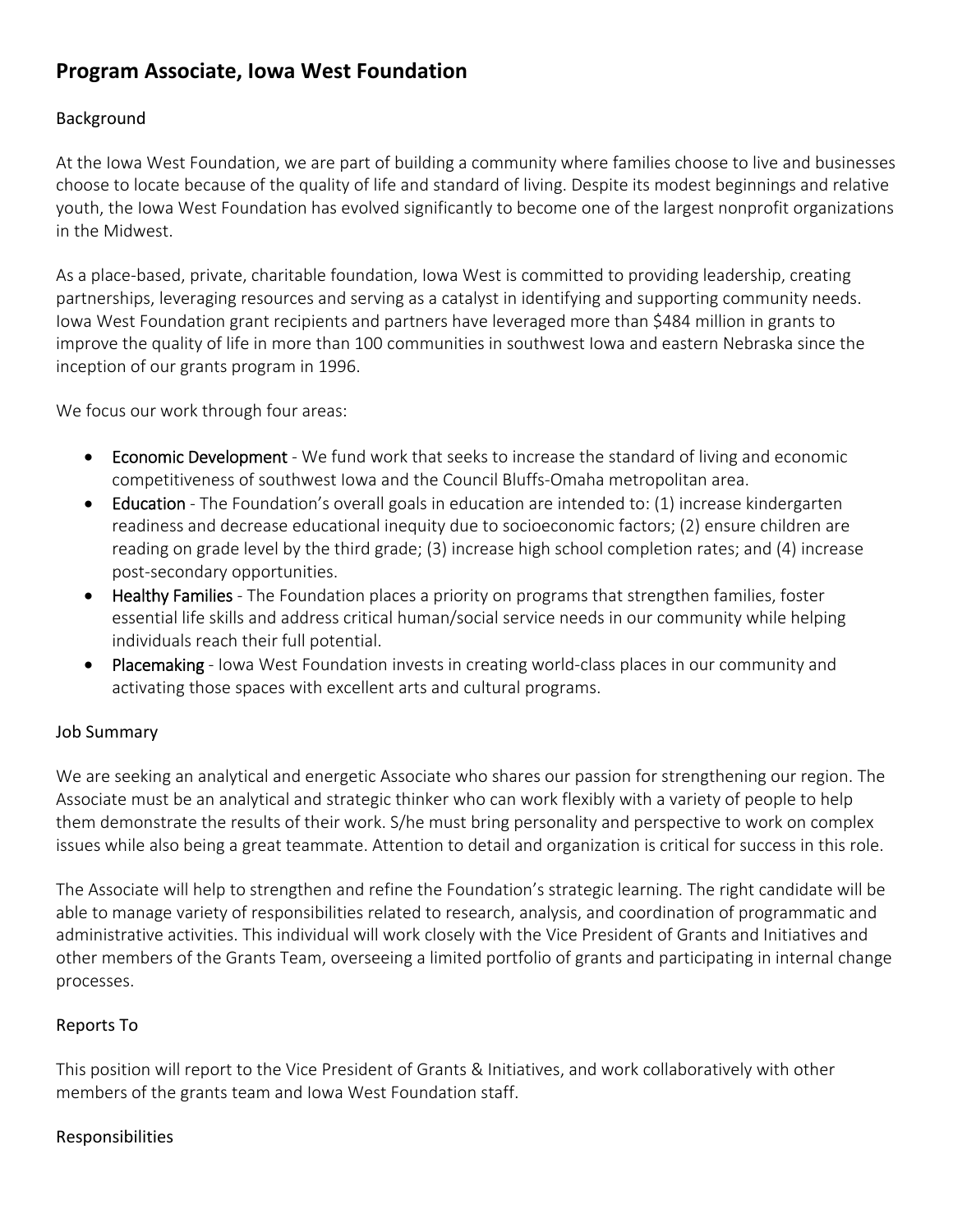## 1. Evaluation

At Iowa West we share what we learn in pursuit of a stronger community. Data, evaluation, and accountability drives our work and improves our performance. Our work is rooted in best practice, research, and innovation. The Program Associate will have the opportunity to look critically at our evaluation systems and led the process of continually improving our understanding of the impact of Iowa West Foundation investments. S/he will be responsible for collecting and disseminating data to stakeholders, such as the Iowa West Foundation staff, our Board of Directors, and the community.

- Designs and coordinates a strategy and process for continual refining and strengthening the learning component of grant and initiative work. Support other program staff in establishing outcomes‐based measurements to assess the impact of foundation funding.
- Reviews mid-point and final reporting by grantees and works with staff to ensure each grant award meets the approved proposal conditions and expectations.

#### 2. Member of Grants Team

As a member of the grants team, the Program Associate will participate in our grants management processes and help to develop our four portfolios.

- Assists with evaluation of proposals and conducts due diligence, including applicant interviews, site visits, and review of budgets and financial information. Prepares proposal summaries and makes recommendations to senior program staff, as well as Advisory Committee Members or Board Members.
- Monitors and evaluates grantee performance by reviewing and summarizing grantee reports, maintaining positive relationships with grantees, following up with grantees as needed to obtain necessary information, provide technical assistance and engage in problem‐solving. Works with grantees to ensure compliance with grant agreements and successful project implementation.
- Maintain ongoing communications with designated grantees, conduct site visits, and review grantee progress reports.
- Generates reports and analyses data from the Foundation's grants management database. Follows up with other staff as needed to ensure timely completion of all proposal review and grants management tasks.
- Prepares grant agreements, reporting templates, and applicant correspondence, and checks for thoroughness and consistency of documentation across program areas; Responds to pre‐application inquiries and grant proposals in the designated portfolio, especially in helping prospective/current applicants to understand IWF's mission, vision, focus areas, and priorities.
- Communicates with nonprofit agencies, partners, and the general public about the Foundation's strategic priorities, guidelines, and proposal review process.
- Develops grants-related and other content for the Foundation's website and other communication vehicles, as needed. Prepares high-quality, written work products in support of the grantmaking and grants management processes.